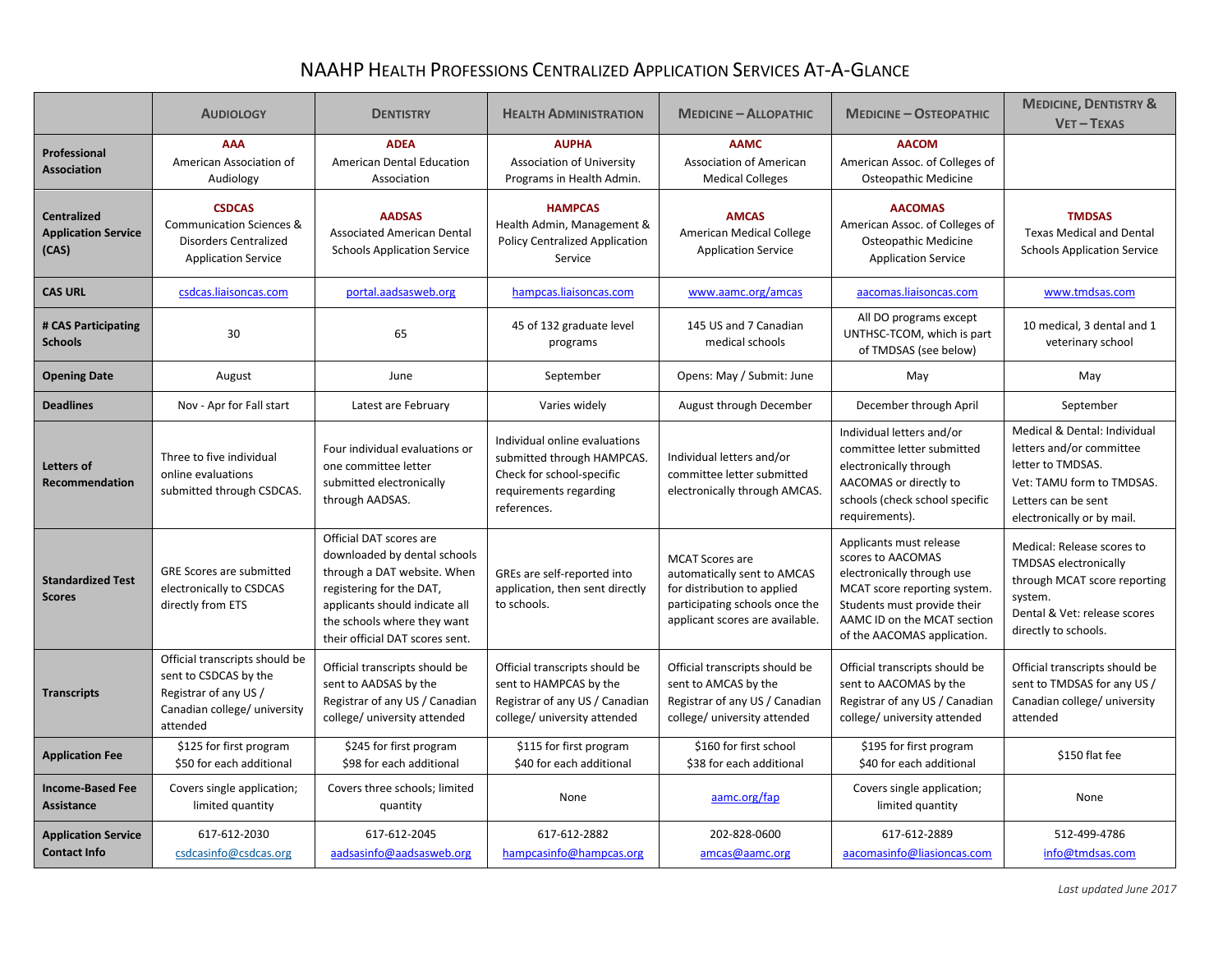## NAAHP HEALTH PROFESSIONS CENTRALIZED APPLICATION SERVICES AT-A-GLANCE

|                                                           | <b>NATUROPATHIC</b>                                                                                                      | <b>NURSING</b>                                                                                                                    | <b>OCCUPATIONAL THERAPY</b>                                                                                                                 | <b>OPTOMETRY</b>                                                                                                               | <b>PHARMACY</b>                                                                                                                                 | <b>PHYSICAL THERAPY</b>                                                                                                     |
|-----------------------------------------------------------|--------------------------------------------------------------------------------------------------------------------------|-----------------------------------------------------------------------------------------------------------------------------------|---------------------------------------------------------------------------------------------------------------------------------------------|--------------------------------------------------------------------------------------------------------------------------------|-------------------------------------------------------------------------------------------------------------------------------------------------|-----------------------------------------------------------------------------------------------------------------------------|
| Professional<br><b>Association</b>                        | <b>AANMC</b><br>Assoc. of Naturopathic<br><b>Medicine Colleges</b>                                                       | <b>AACN</b><br>American Association of<br><b>Colleges of Nursing</b>                                                              | <b>AOTA</b><br>American Occupational<br><b>Therapy Association</b>                                                                          | <b>ASCO</b><br>Association of Schools and<br><b>Colleges of Optometry</b>                                                      | <b>AACP</b><br>American Association of<br><b>Colleges of Pharmacy</b>                                                                           | <b>APTA</b><br>American Physical Therapy<br>Association                                                                     |
| <b>Centralized</b><br><b>Application Service</b><br>(CAS) | <b>NDCAS</b><br>Doctor of Naturopathic<br><b>Medicine Centralized</b><br><b>Application Service</b>                      | <b>NursingCAS</b><br>Nursing's Centralized<br><b>Application Service</b>                                                          | <b>OTCAS</b><br><b>Occupational Therapy</b><br><b>Centralized Application</b><br>Service                                                    | <b>OptomCAS</b><br><b>Optometry Centralized</b><br><b>Application Service</b>                                                  | <b>PharmCAS</b><br><b>Pharmacy College</b><br><b>Application Service</b>                                                                        | <b>PTCAS</b><br><b>Physical Therapist</b><br><b>Centralized Application</b><br>Service                                      |
| <b>CAS URL</b>                                            | ndcas.liaisoncas.com                                                                                                     | nursingcas.liaisoncas.com                                                                                                         | otcas.liaisoncas.com                                                                                                                        | www.optomcas.org                                                                                                               | www.pharmcas.org                                                                                                                                | www.ptcas.org/home.aspx                                                                                                     |
| # of CAS<br><b>Participating Schools</b>                  | 4 of 7                                                                                                                   | 195                                                                                                                               | 104 of 156                                                                                                                                  | 23 of 23                                                                                                                       | 126 of 138                                                                                                                                      | 219 of 244                                                                                                                  |
| Opening &<br><b>Submission Date</b>                       | August                                                                                                                   | August                                                                                                                            | July                                                                                                                                        | Late June / early July                                                                                                         | July                                                                                                                                            | July                                                                                                                        |
| <b>Deadlines</b>                                          | Varies                                                                                                                   | Varies                                                                                                                            | Varies                                                                                                                                      | December through June                                                                                                          | November through March                                                                                                                          | October through May                                                                                                         |
| Letters of<br>Recommendation                              | Individual letters and/or<br>committee letter submitted<br>electronically through NDCAS.                                 | Individual online evaluations<br>submitted through NursingCAS.                                                                    | Three to five Individual<br>letters submitted<br>electronically through<br>OTCAS.                                                           | Up to four individual online<br>evaluations submitted<br>through OptomCAS.                                                     | Up to four Individual letters<br>submitted electronically<br>through PharmCAS.                                                                  | Up to four Individual letters<br>submitted electronically<br>through PTCAS.                                                 |
| <b>Standardized Test</b><br><b>Scores</b>                 | Students have the option to<br>self-report IELTS and TOEFL<br>scores.                                                    | GRE Scores can be submitted<br>electronically to NursingCAS<br>directly from ETS using a school-<br>specific NursingCAS GRE code. | GRE Scores can be submitted<br>electronically to OTCAS<br>directly from ETS using a<br>special OT program-specific<br><b>OTCAS GRE code</b> | Official scores should be sent<br>directly to schools                                                                          | Arrange for Pearson to send<br>PCAT scores to PharmCAS at<br>School Code 104 and tnter<br>your PCAT CID number on<br>your PharmCAS application. | Official scores should be<br>sent directly to schools                                                                       |
| <b>Transcripts</b>                                        | Official transcripts should be<br>sent to NDCAS by the Registrar<br>of any US / Canadian college/<br>university attended | Official transcripts should be<br>sent to NursingCAS by the<br>Registrar of any US / Canadian<br>college/ university attended     | OTCAS requires an official<br>copy of your transcript for<br>each U.S. and Canadian<br>institution attended                                 | Official transcripts should be<br>sent to OptomCAS by the<br>Registrar of any US /<br>Canadian college/ university<br>attended | Official transcripts should be<br>sent to PharmCAS by the<br>Registrar of any US /<br>Canadian college/ university<br>attended                  | Official transcripts should be<br>sent to PTCAS by the<br>Registrar of any US /<br>Canadian college/ university<br>attended |
| <b>Application Fee</b>                                    | \$115 for first program<br>\$40 for each additional                                                                      | Undergrad: \$45 for first, \$30<br>each add'l<br>Grad: \$65 for first, \$35 each<br>additional                                    | \$140 for first program<br>\$60 for each additional                                                                                         | \$170 for first program<br>\$70 for each additional                                                                            | \$150 for first program<br>\$55 for each additional                                                                                             | \$140 for first program<br>\$45 for each additional                                                                         |
| <b>Income-Based Fee</b><br>Assistance                     | None                                                                                                                     | None                                                                                                                              | Covers single application;<br>limited quantity                                                                                              | None                                                                                                                           | Covers single application;<br>limited quantity                                                                                                  | Covers single application;<br>limited quantity                                                                              |
| <b>Application Service</b><br><b>Contact Info</b>         | 617-612-2950<br>ndcasinfo@ndcas.org                                                                                      | 617-612-2880<br>nursingcasinfo@nursingcas.org                                                                                     | 617-612-2860<br>otcasinfo@otcas.org                                                                                                         | 617-612-2888<br>optomcasinfo@optomcas.org                                                                                      | 617-612-2050<br>617-612-2060 TTY<br>info@pharmcas.org                                                                                           | 617-612-2040<br>ptcasinfo@ptcas.org                                                                                         |